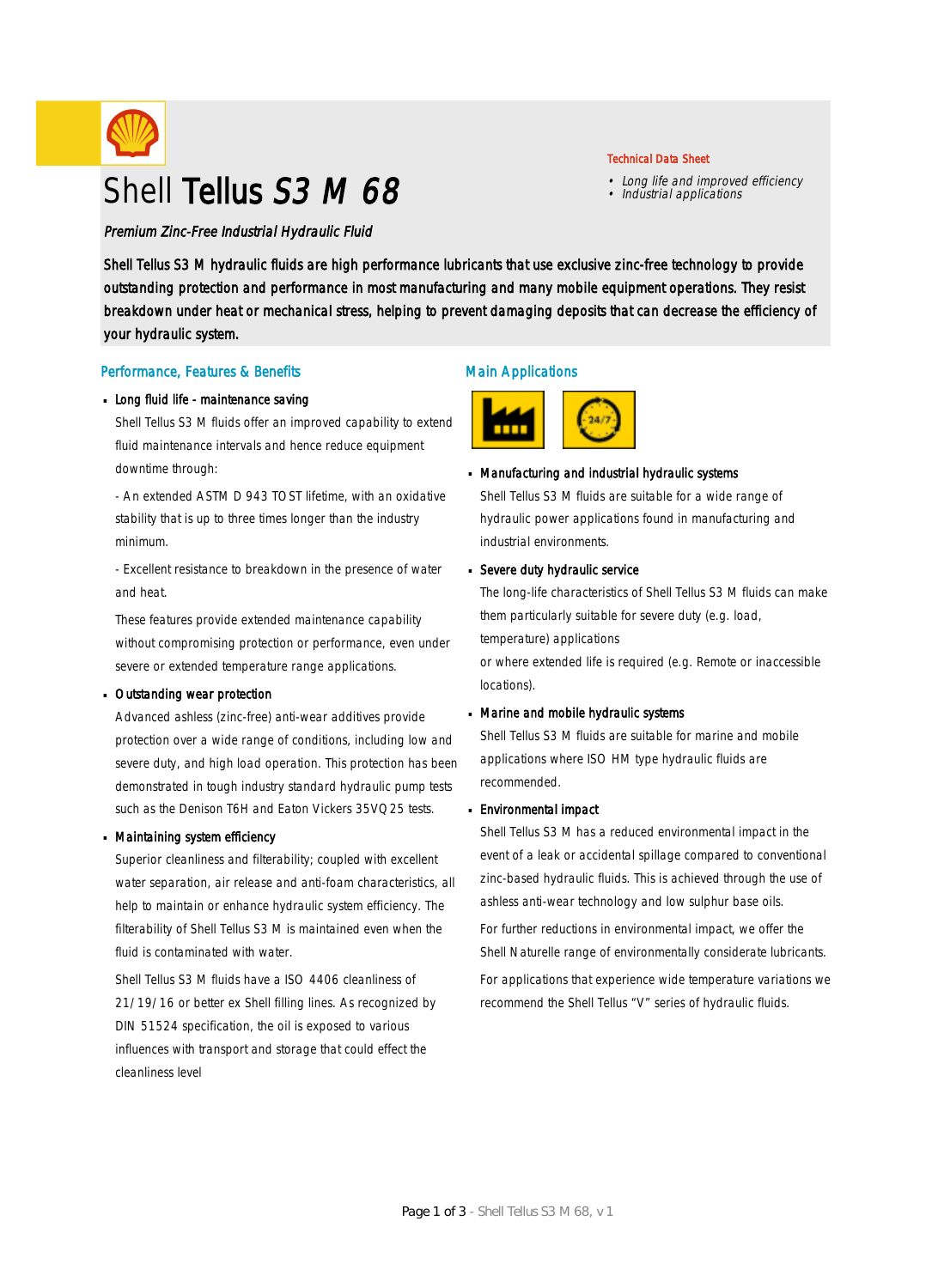## Specifications, Approvals & Recommendations

- Denison Hydraulics (HF-0, HF-1 and HF-2)
- **Eaton Vickers (Brochure 694)**
- MAG (Cincinnati Machine) P-68 (ISO 32), P-70 (ISO 46), P-69 (ISO 68)
- $\blacksquare$  ISO 11158 (HM fluids)
- $\Box$  DIN 51524-2 (HLP oils)
- ASTM 6158 (HM mineral oils) ·
- $S$ SS 15 54 34 M

For a full listing of equipment approvals and recommendations, please consult your local Shell Technical Helpdesk, or the OEM Approvals website.

## Compatibility & Miscibility

## Compatibility ·

Shell Tellus S3 M fluids are suitable for use with most hydraulic pumps.

## Fluid Compatibility ·

Shell Tellus S3 M fluids are compatible with most other mineral oil based hydraulic fluids. However, mineral oil hydraulic fluids should not be mixed with other fluid types (e.g. environmentally acceptable or fire-resistant fluids).

## Seal & Paint Compatibility

Shell Tellus S3 M fluids are compatible with seal materials and paints normally specified for use with mineral oils.

## Typical Physical Characteristics

| <b>Properties</b>          |                  |                   | <b>Method</b>    | Shell Tellus S3 M |
|----------------------------|------------------|-------------------|------------------|-------------------|
| <b>ISO Viscosity Grade</b> |                  |                   | <b>ISO 3448</b>  | 68                |
| <b>ISO Fluid Type</b>      |                  |                   | ISO 6743-4       | <b>HM</b>         |
| <b>Kinematic Viscosity</b> | @0°C             | cSt               | ASTM D 445       | 990               |
| <b>Kinematic Viscosity</b> | @40 $^{\circ}$ C | cSt               | ASTM D 445       | 68                |
| <b>Kinematic Viscosity</b> | @100°C           | cSt               | ASTM D 445       | 8.9               |
| <b>Viscosity Index</b>     |                  |                   | <b>ISO 2909</b>  | 105               |
| <b>Density</b>             | @15°C            | kg/m <sup>3</sup> | <b>ISO 12185</b> | 870               |
| <b>Flash Point</b>         |                  | $^{\circ}C$       | IP 34 (PMCC)     | 235               |
| <b>Pour Point</b>          |                  | $^{\circ}C$       | <b>ISO 3016</b>  | $-33$             |

These characteristics are typical of current production. Whilst future production will conform to Shell's specification, variations in these characteristics may occur.

### Health, Safety & Environment

- Guidance on Health and Safety is available on the appropriate Material Safety Data Sheet, which can be obtained from http://www.epc.shell.com/
- Protect the Environment

Take used oil to an authorised collection point. Do not discharge into drains, soil or water.

### Additional Information

■ Advice

Advice on applications not covered here may be obtained from your Shell representative.